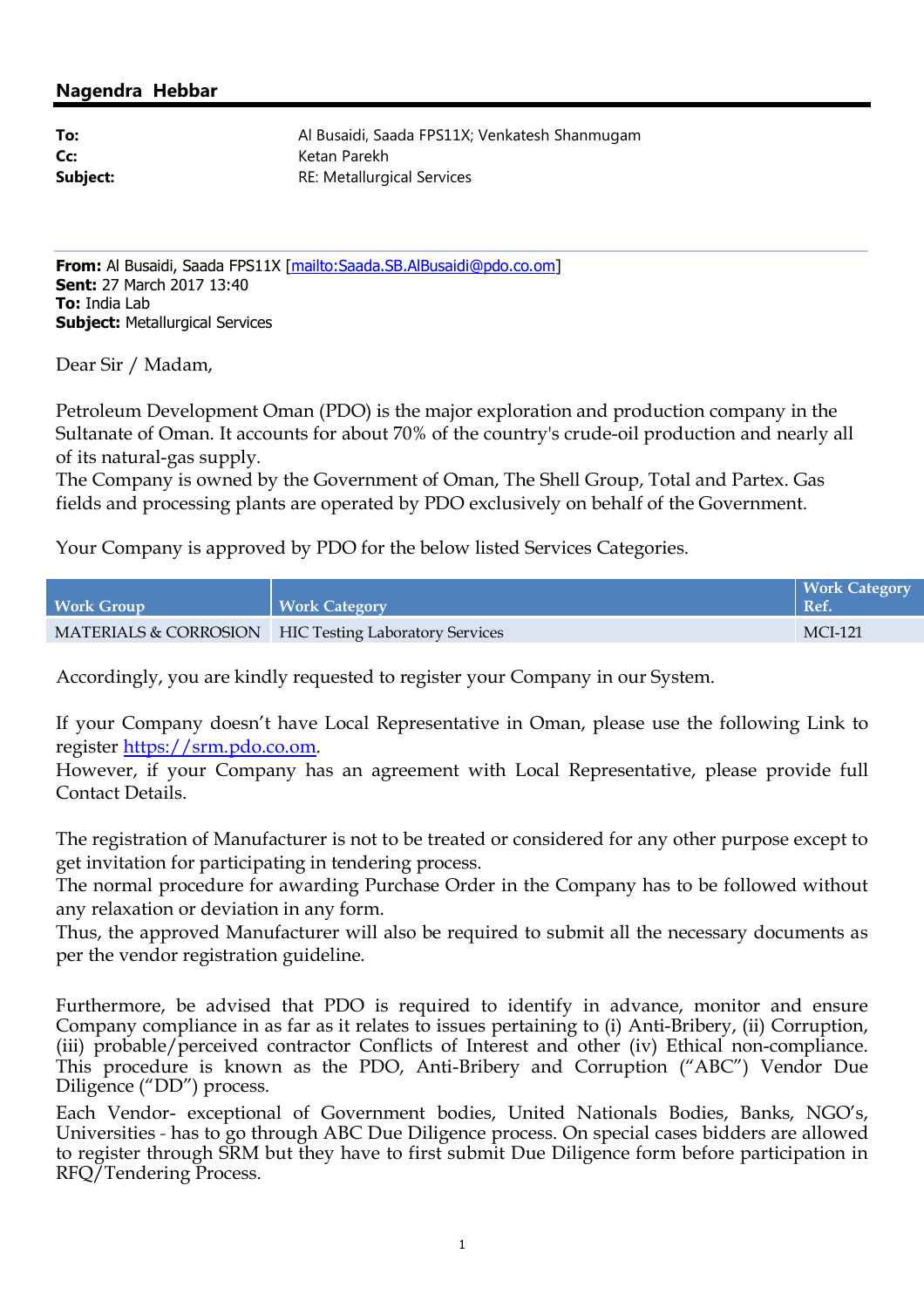In the event of a contract award or a PO issued to a foreign registered Vendor shall in this instance address a request for vendor registration to  $\frac{https://www.businessgateways.com}{sameer@businessgateways.com}$  email<br>hemant@businessgateways.com or hemant@businessgateways.com or sameer@businessgateways.com or jsrsoperator@businessgateways.com , Sultanate of Oman.

Business Gateway International (BGI) is Oman ministry of Oil & Gas initiative of which requires that all vendor who wish to do business with Oil & Gas sectors in Oman shall register with BGI to have a common list of vendors.

Please contact BGI for more information.

Should you need further clarification, please don't hesitate to contact me.



Thanks & Regards, Saada Al Busaidi (FPS11X)  $Tel. + 968246 - 78607$ **\*** E-mail: Al Busaidi, Saada FPS11X

---------------------------------------------------------------------------------------------------------------------------------- -------------------------------------- This email and any attachment transmitted with it are confidential and may contain legally privileged information and intended solely for the use of the individual or the entity addressed in the email. If you are not the intended recipient or have received this email in error, you are hereby requested not to disseminate, distribute or copy this message and its attachment(s). Please notify the sender immediately and delete the email and its attachment(s) if any, permanently from your system. The sender does not accept liability for any errors or omissions in the contents of this message, or damage caused by any virus which arise as a result of erroneous e-mail transmission.

\_\_\_\_\_\_\_\_\_\_\_\_\_\_\_\_\_\_\_\_\_\_\_\_\_\_\_\_\_\_\_\_\_\_\_\_\_\_\_\_\_\_\_\_\_\_\_\_\_\_\_\_\_\_\_\_\_\_\_\_\_\_\_\_\_\_\_\_\_\_ This transmission may contain information that is privileged, confidential and /or exempt from disclosure under applicable law. If you are not the intended recipient, you are hereby notified that any disclosure, copying, distribution or use of the information contained herein is STRICTLY PROHIBITED. If you receive this transmission in error, please immediately contact the sender and destroy the material in its entirety, whether in electronic or hard copy format. Unless stated otherwise, any test results included or attached to this email are provisional, and may be subject to revision at a later stage.